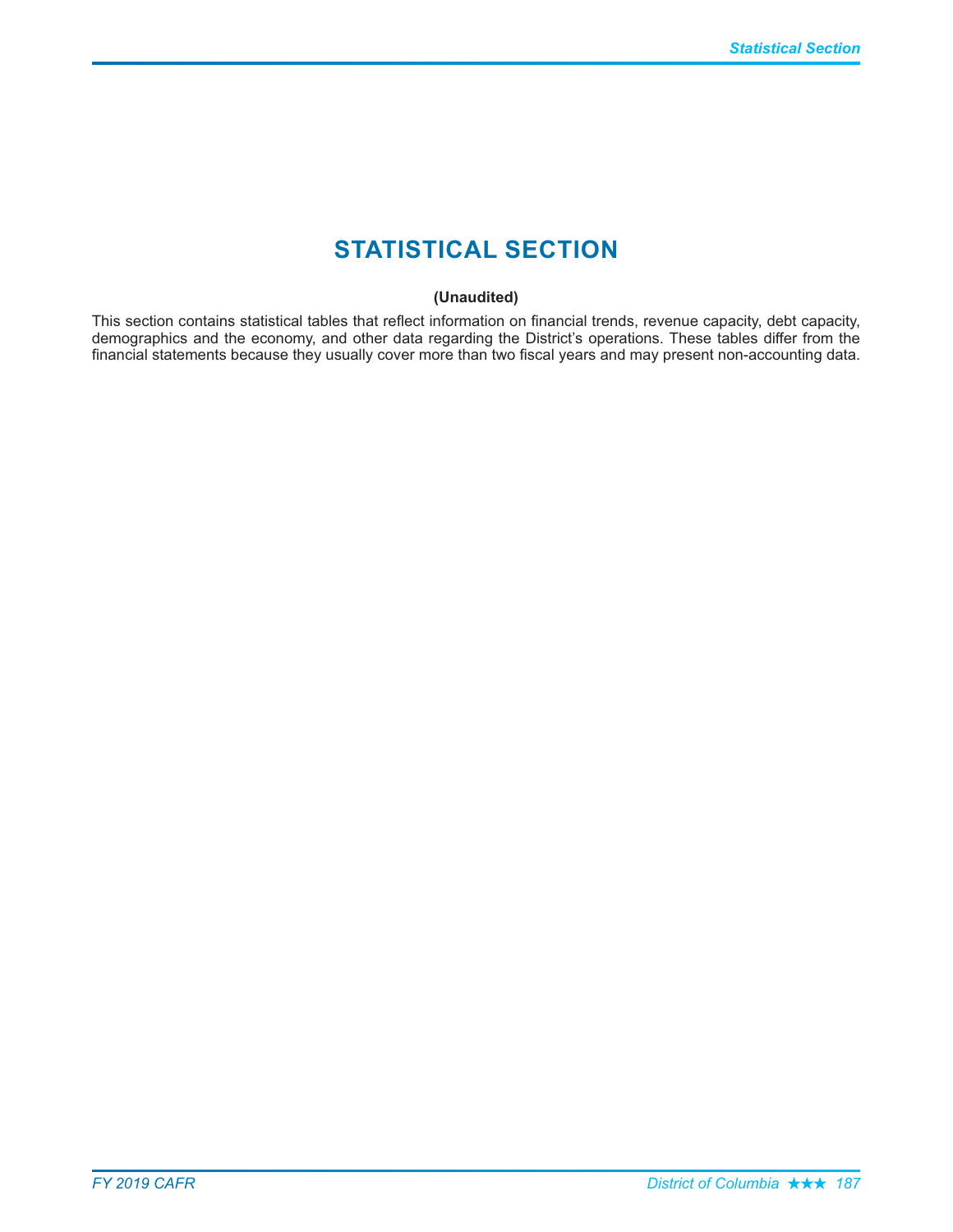(This page is intentionally left blank)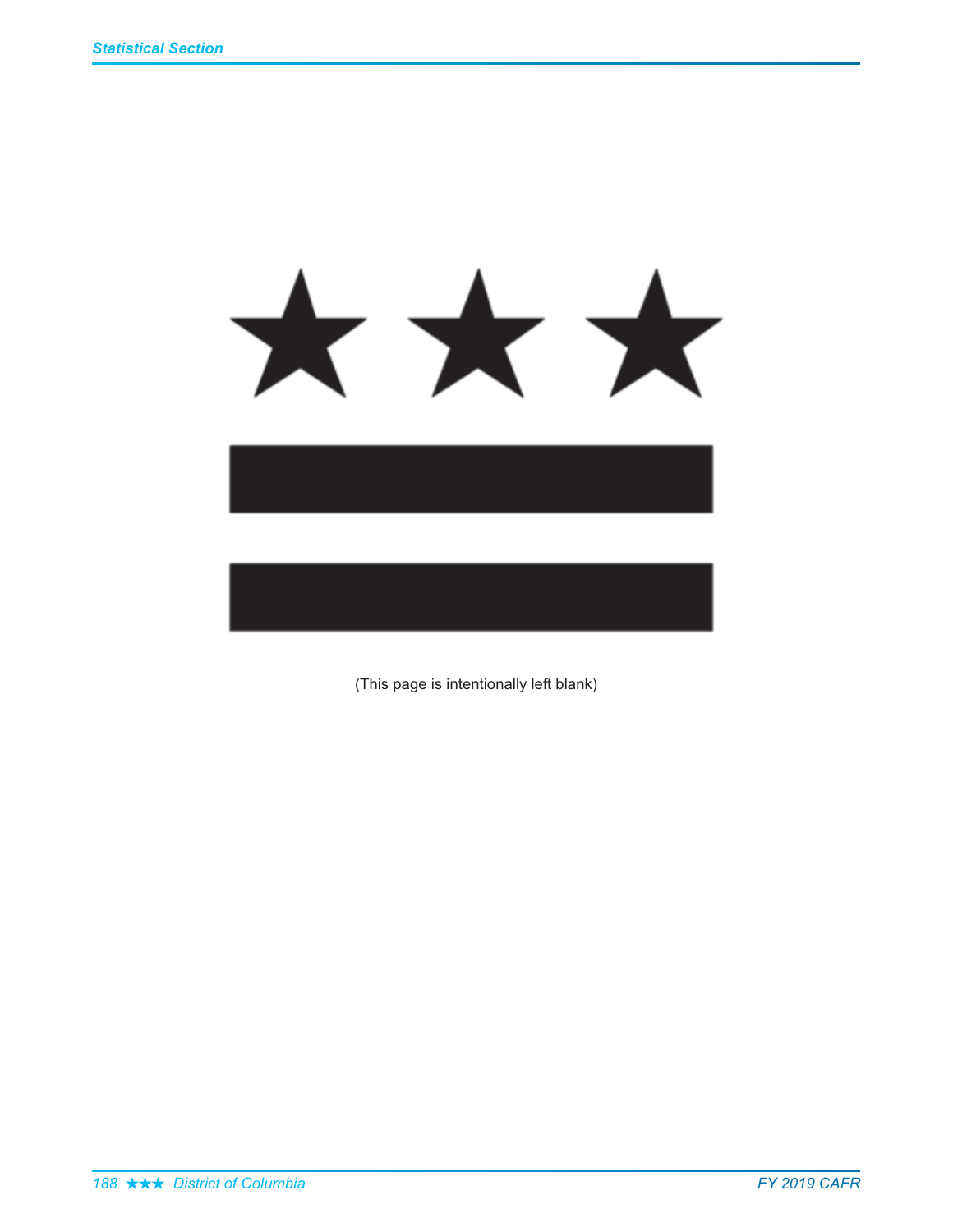### **Statistical Section**

# **INDEX**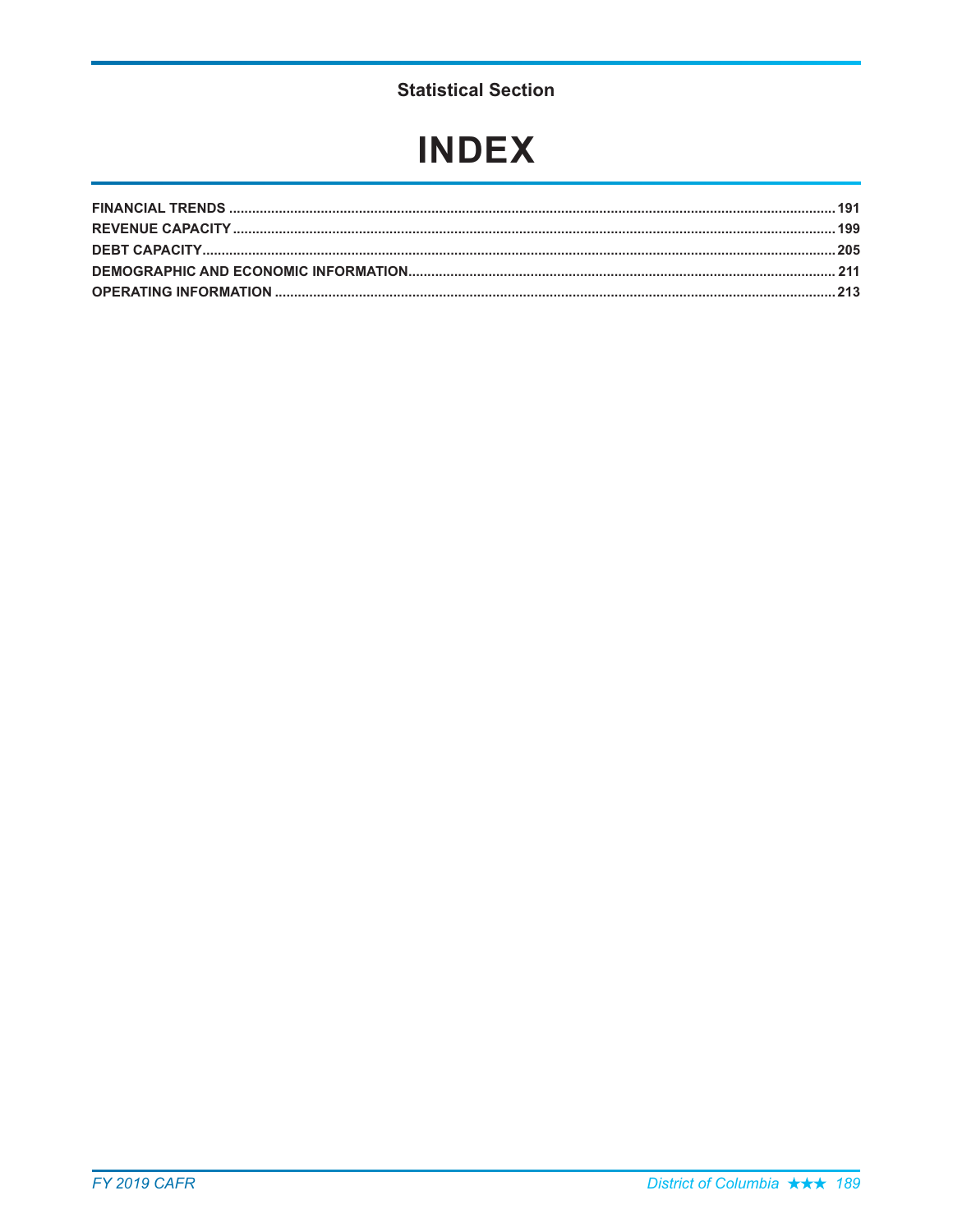(This page is intentionally left blank)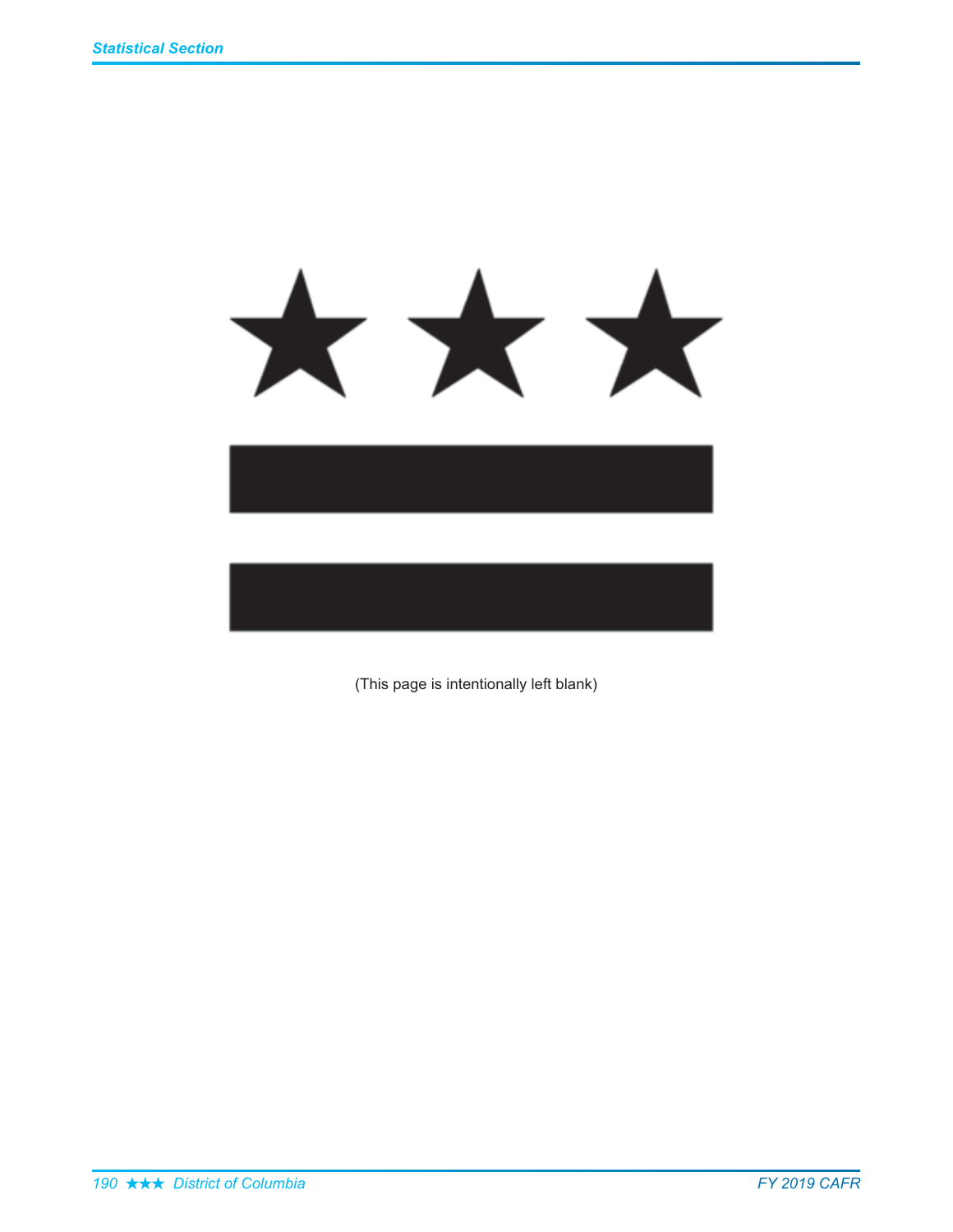## **FINANCIAL TRENDS**

These schedules provide trend information, which may be used to better understand how the District's financial performance and well-being have changed over time.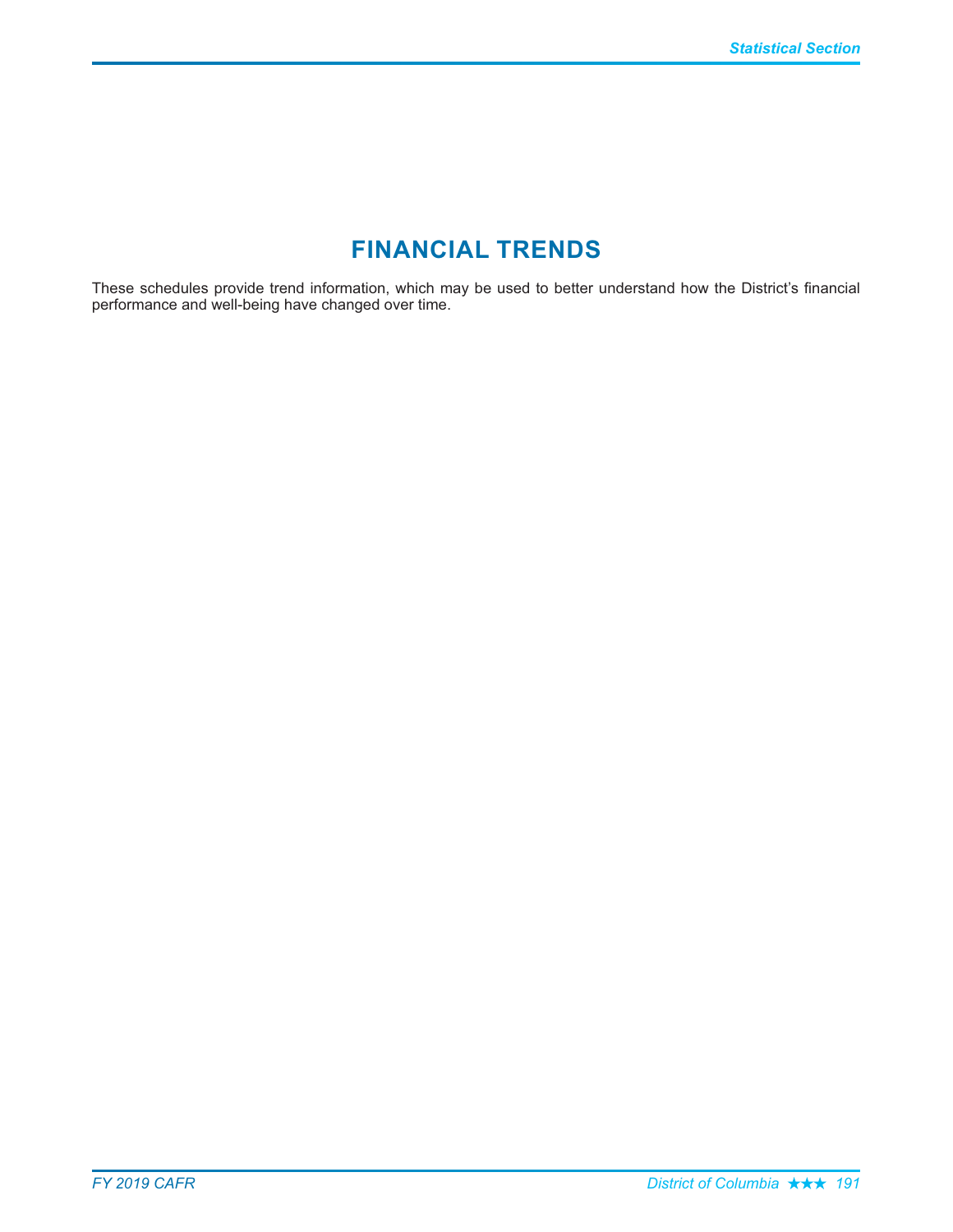#### Exhibit S-1A

#### Net Position by Component - Last Ten Fiscal Years **Accrual Basis of Accounting (\$000s)**

| <b>NET POSITION</b>                | 2010        | 2011        | 2012        | 2013        | 2014        | 2015        | 2016        | 2017            | 2018        | 2019              |
|------------------------------------|-------------|-------------|-------------|-------------|-------------|-------------|-------------|-----------------|-------------|-------------------|
| <b>Governmental activities</b>     |             |             |             |             |             |             |             |                 |             |                   |
| Net investment in capital assets   | \$2.437.385 | \$2,534,538 | \$2,872,272 | \$2,849,043 | \$2,830,199 | \$2,639,069 | \$2,835,463 | S<br>3,204,028  | \$3,467,965 | 3,571,065         |
| Restricted                         | 1.117.560   | 963,694     | 1.057.582   | 1,264,682   | 1,195,364   | 1,594,809   | 1,440,889   | 1,538,687       | 1,727,770   | 1,803,748         |
| Unrestricted                       | (739,720)   | (527, 647)  | (601, 284)  | (632, 045)  | (456, 827)  | (134, 430)  | 170,315     | 132,888         | (44, 334)   | 698,133           |
| Total governmental activities net  |             |             |             |             |             |             |             |                 |             |                   |
| position                           | 2,815,225   | 2,970,585   | 3,328,570   | 3,481,680   | 3,568,736   | 4,099,448   | 4,446,667   | 4,875,603       | 5,151,401   | 6,072,946         |
| <b>Business-type activities</b>    |             |             |             |             |             |             |             |                 |             |                   |
| Net investment in capital assets   | 4,827       | 478         | 480         | 427         | 270         | 169         | 330         | 79,700          | 72,469      | 68,849            |
| Restricted                         | 233,296     | 226.229     | 229.930     | 241.952     | 260.645     | 312.483     | 364.237     | 416.373         | 459.203     | 503,431           |
| Unrestricted                       | 8,628       | 3,501       | 3,607       | 3,911       | 4,012       | 4,271       | 4,184       | 11.185          | 4,240       | 13,711            |
| Total business-type activities net |             |             |             |             |             |             |             |                 |             |                   |
| position                           | 246.751     | 230.208     | 234.017     | 246.290     | 264.927     | 316.923     | 368.751     | 507.258         | 535.912     | 585,991           |
| <b>Primary government</b>          |             |             |             |             |             |             |             |                 |             |                   |
| Net investment in capital assets   | 2,442,212   | 2.535.016   | 2,872,752   | 2.849.470   | 2.830.469   | 2,639,238   | 2,835,793   | 3.283.728       | 3,540,434   | 3,639,914         |
| Restricted                         | 1,350,856   | 1,189,923   | 1,287,512   | 1,506,634   | 1,456,009   | 1,907,292   | 1,805,126   | 1,955,060       | 2,186,973   | 2,307,179         |
| Unrestricted                       | (731, 092)  | (524, 146)  | (597, 677)  | (628, 134)  | (452, 815)  | (130, 159)  | 174,499     | 144,073         | (40,094)    | 711,844           |
| Total primary government net       |             |             |             |             |             |             |             |                 |             |                   |
| position                           | \$3.061.976 | \$3.200.793 | \$3.562.587 | \$3.727.970 | \$3,833,663 | \$4.416.371 | \$4.815.418 | 5.382.861<br>S. | \$5.687.313 | 6,658,937<br>- \$ |

*Notes:*

*FY 2010 amounts were adjusted due to the District's policy change in the recognition of personal property tax revenues.*

Source: Information for each fiscal year was extracted from Exhibit 1-a, Statement of Net Position.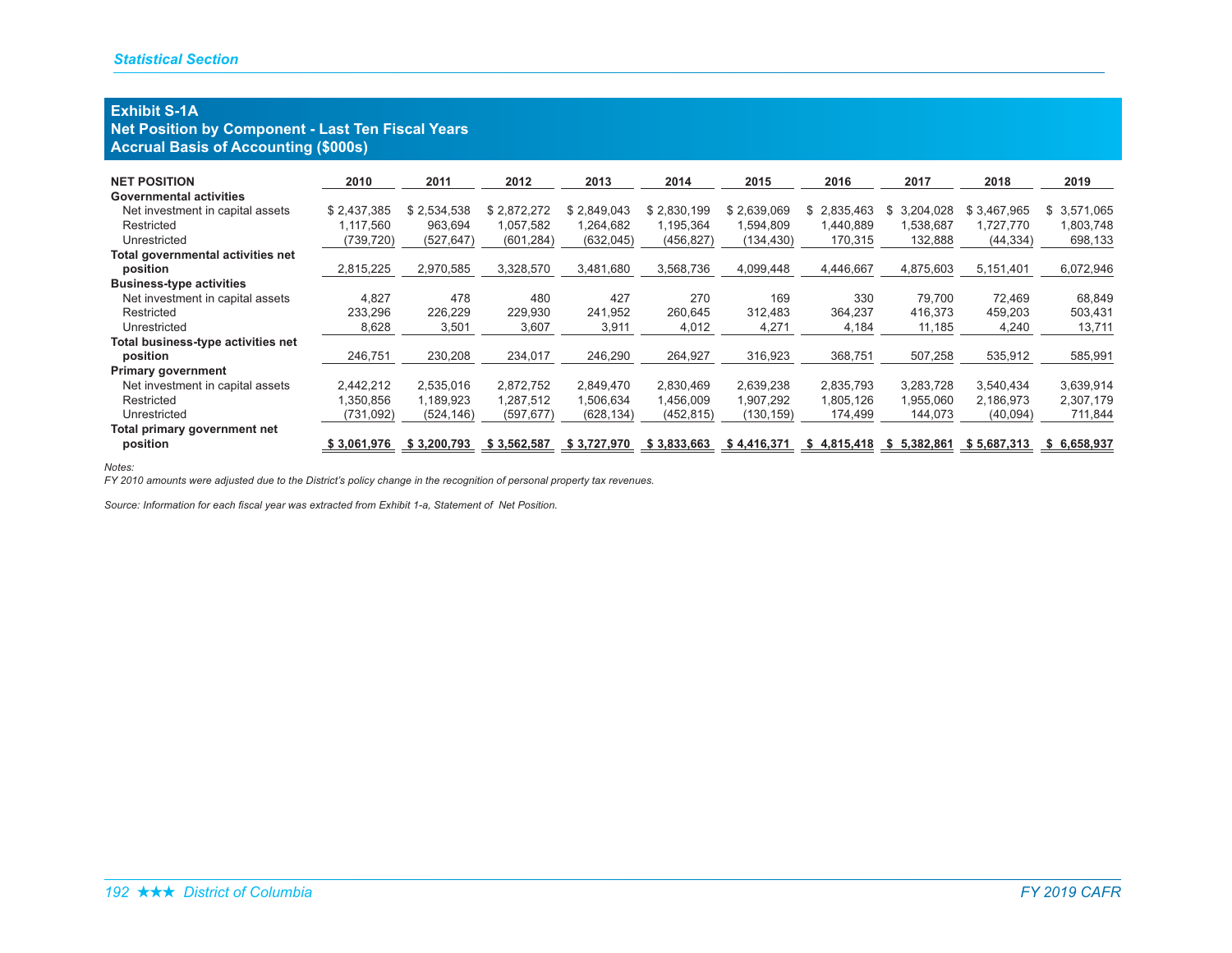#### Exhibit S-1B

Changes in Net Position - Last Ten Fiscal Years Accrual Basis of Accounting (\$000s)

|                                                  | 2010          | 2011            | 2012           | 2013           | 2014           | 2015            | 2016            | 2017            | 2018          | 2019           |
|--------------------------------------------------|---------------|-----------------|----------------|----------------|----------------|-----------------|-----------------|-----------------|---------------|----------------|
| <b>GOVERNMENTAL ACTIVITIES</b>                   |               |                 |                |                |                |                 |                 |                 |               |                |
| <b>Expenses</b>                                  |               |                 |                |                |                |                 |                 |                 |               |                |
| Governmental direction and support               | 871.240<br>\$ | 783.557<br>\$   | \$<br>987.978  | 993.774<br>-\$ | \$<br>929.313  | \$<br>1.144.379 | 1.228.553<br>\$ | 1.085.592<br>\$ | \$1.164.181   | \$1.157.810    |
| Economic development and regulation              | 374.149       | 370.592         | 353,618        | 460.082        | 416.670        | 474.493         | 548.314         | 591.861         | 724.404       | 700.346        |
| Public safety and justice                        | 1,563,505     | 1,521,863       | 1,490,423      | 1,497,016      | 1,568,899      | 1,715,161       | 1,799,670       | 1,594,081       | 1,623,766     | 1,673,214      |
| Public education system                          | 1,989,518     | 2,086,722       | 2,113,955      | 2,224,946      | 2,221,519      | 2,326,963       | 2,271,561       | 2,602,658       | 2,834,186     | 2,949,935      |
| Human support services                           | 3,677,405     | 3,889,812       | 3,925,613      | 4,086,722      | 4,336,730      | 4,484,943       | 4,507,123       | 4,863,087       | 4,799,268     | 5,148,903      |
| Public works                                     | 497,027       | 489,304         | 587,002        | 603,423        | 651,221        | 705,766         | 701,559         | 758,431         | 812,726       | 860,918        |
| Public transportation                            | 243,668       | 257,703         | 221,339        | 284,851        | 309,436        | 335,703         | 359,097         | 368,014         | 419,198       | 425,753        |
| Interest on long-term debt                       | 324,319       | 356,164         | 397,216        | 382,530        | 396,754        | 404,130         | 392,638         | 446,621         | 435,006       | 425,812        |
| Total governmental activities expenses           | 9,540,831     | 9,755,717       | 10,077,144     | 10,533,344     | 10,830,542     | 11,591,538      | 11,808,515      | 12,310,345      | 12,812,735    | 13,342,691     |
| Program revenues                                 |               |                 |                |                |                |                 |                 |                 |               |                |
| Charges for services, fees, fines & forfeitures: |               |                 |                |                |                |                 |                 |                 |               |                |
| Economic development and regulation              | 112,074       | 126,407         | 134,410        | 136,436        | 146,067        | 167,841         | 172,898         | 180,307         | 181,857       | 268,190        |
| Public works                                     | 219,005       | 228,287         | 191,960        | 170,810        | 189,566        | 165,931         | 183,592         | 185,842         | 191,000       | 229,398        |
| Others                                           | 118,943       | 135,407         | 211,033        | 223,969        | 165,753        | 205,189         | 242,257         | 228,173         | 235,193       | 372,156        |
| Operating grants & contributions                 | 3,321,671     | 3,343,747       | 3,190,038      | 3,277,118      | 3,368,565      | 3,464,746       | 3,577,091       | 3,832,821       | 3,674,019     | 3,916,440      |
| Capital grants & contributions                   | 259,277       | 172,964         | 261,411        | 270,813        | 178,218        | 224,891         | 167,948         | 219,751         | 261,450       | 258,500        |
| Total governmental activities program revenues   | 4,030,970     | 4,006,812       | 3,988,852      | 4,079,146      | 4,048,169      | 4,228,598       | 4,343,786       | 4,646,894       | 4,543,519     | 5,044,684      |
| <b>Net expenses</b>                              | (5,509,861)   | (5,748,905)     | (6,088,292)    | (6, 454, 198)  | (6, 782, 373)  | (7, 362, 940)   | (7, 464, 729)   | (7,663,451)     | (8, 269, 216) | (8, 298, 007)  |
| <b>General revenues</b>                          |               |                 |                |                |                |                 |                 |                 |               |                |
| Taxes:                                           |               |                 |                |                |                |                 |                 |                 |               |                |
| Property taxes                                   | 1,881,733     | 1,803,691       | 1,945,071      | 2,012,788      | 2,118,198      | 2,315,693       | 2,504,617       | 2,651,688       | 2,713,310     | 2,888,245      |
| Sales and use taxes                              | 1,081,005     | 1,121,257       | 1,218,576      | 1,247,374      | 1,282,573      | 1,425,525       | 1,451,441       | 1,527,120       | 1,597,940     | 1,707,745      |
| Income and franchise taxes                       | 1,434,131     | 1,656,283       | 1,956,590      | 2,094,179      | 2,094,754      | 2,316,727       | 2,417,206       | 2,479,847       | 2,666,690     | 2,969,289      |
| Gross receipts taxes                             | 295,531       | 279,002         | 319,036        | 345,852        | 389,539        | 361,293         | 365,305         | 364,791         | 368,446       | 397,684        |
| Other taxes                                      | 264,959       | 403,199         | 404,066        | 400,308        | 423,354        | 528,866         | 498,161         | 502,117         | 508,151       | 583,429        |
| Investment earnings                              | 19,156        | 6,122           | 21,944         | 6,071          | 6,810          | 5,855           | 11,601          | 9,288           | 36,273        | 53,941         |
| Miscellaneous                                    | 447,368       | 563,400         | 514,590        | 580,097        | 499,235        | 406,914         | 510,330         | 527,920         | 500,442       | 610,479        |
| Special items                                    | 266,942       |                 |                |                |                |                 |                 |                 |               |                |
| <b>Transfers</b>                                 | 96,624        | 71,311          | 66,404         | 68,314         | 54,966         | 55,586          | 53,287          | 29,616          | 12,080        | 8,740          |
| Total governmental activities general revenues   |               |                 |                |                |                |                 |                 |                 |               |                |
| and transfers                                    | 5,787,449     | 5,904,265       | 6,446,277      | 6,754,983      | 6,869,429      | 7,416,459       | 7,811,948       | 8,092,387       | 8,403,332     | 9,219,552      |
| Change in net position - governmental activities | 277,588       | 155,360<br>- \$ | 357,985<br>\$. | 300,785        | - \$<br>87,056 | 53,519<br>\$    | 347,219<br>\$.  | 428,936<br>-S   | 134,116       | \$.<br>921,545 |
|                                                  |               |                 |                |                |                |                 |                 |                 |               | (Continued)    |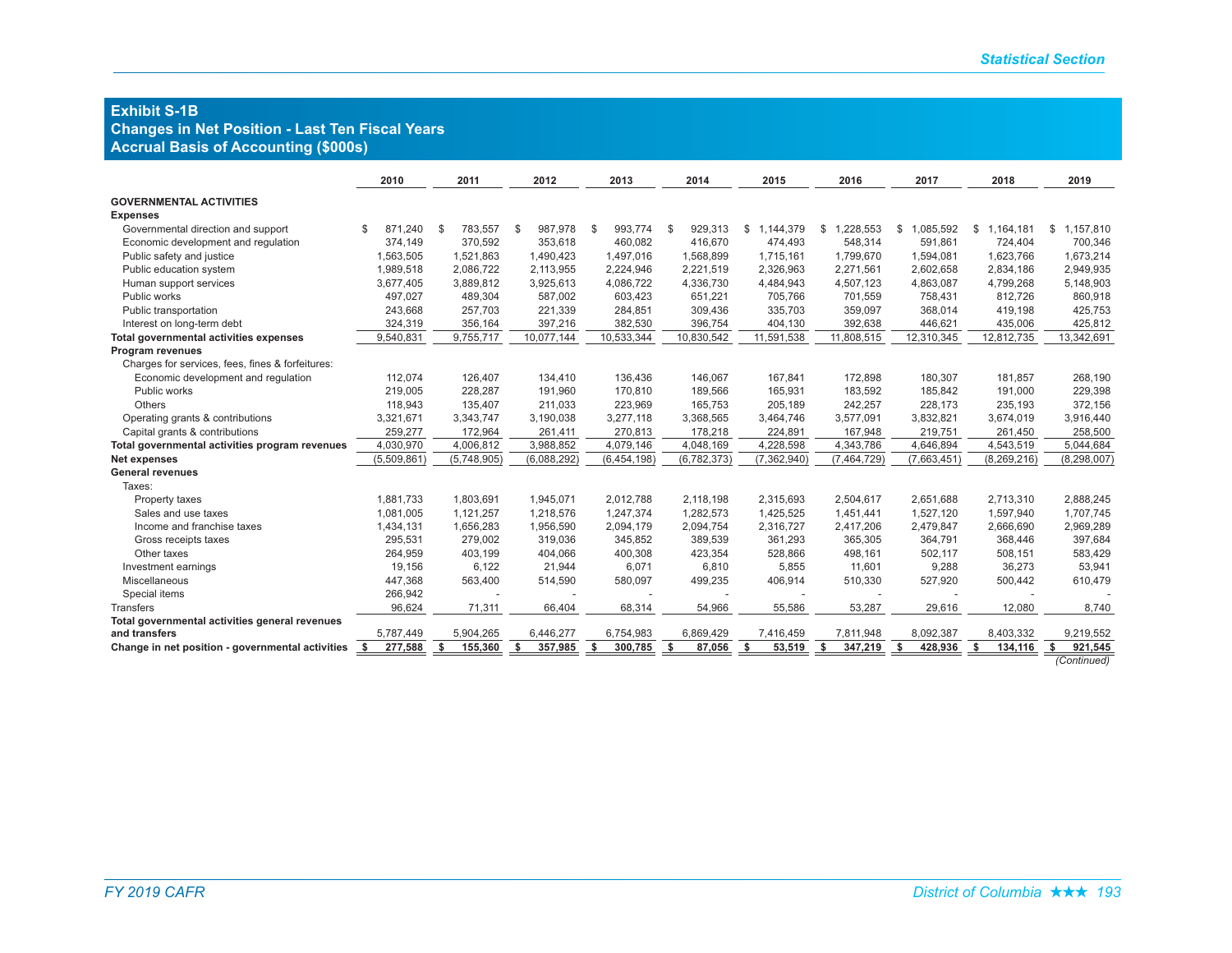#### Exhibit S-1B

**Changes in Net Position - Last Ten Fiscal Years Accrual Basis of Accounting (\$000s)** 

|                                                   | 2010         | 2011<br>2012      |               | 2013           | 2014          | 2015           | 2016          | 2017           | 2018          | 2019            |  |
|---------------------------------------------------|--------------|-------------------|---------------|----------------|---------------|----------------|---------------|----------------|---------------|-----------------|--|
| <b>BUSINESS-TYPE ACTIVITIES</b>                   |              |                   |               |                |               |                |               |                |               |                 |  |
| <b>Expenses</b>                                   |              |                   |               |                |               |                |               |                |               |                 |  |
| Office of lottery and gaming                      | 163.393      | 169,526<br>- \$   | 183.185<br>\$ | 173.927<br>-96 | \$<br>161.144 | 156,762<br>-96 | 174,882<br>-S | 173,241<br>-S  | 161.397<br>-S | 168,454<br>- \$ |  |
| Unemployment compensation                         | 480,976      | 408,997           | 344,913       | 255,645        | 160,403       | 119,267        | 114,633       | 143,942        | 131,764       | 120,010         |  |
| Not-for-profit hospital corporation               |              |                   |               |                |               |                |               | 134,104        | 149,194       | 149,736         |  |
| Nursing home services                             | 18,817       | 4,555             |               |                |               |                |               |                |               |                 |  |
| Total business-type activities expenses           | 663,186      | 583,078           | 528,098       | 429,572        | 321,547       | 276,029        | 289,515       | 451,287        | 442,355       | 438,200         |  |
| <b>Program revenues</b>                           |              |                   |               |                |               |                |               |                |               |                 |  |
| Charges for services, fees, fines & forfeitures:  |              |                   |               |                |               |                |               |                |               |                 |  |
| Office of lottery and gaming                      | 230,159      | 231,749           | 249,675       | 242,460        | 216,040       | 212,495        | 228,183       | 218.732        | 210,264       | 213,072         |  |
| Not-for-profit hospital                           |              |                   |               |                |               |                |               | 123,679        | 96,925        | 110,335         |  |
| Nursing home services                             | 19,991       | 4,135             |               |                |               |                |               |                |               |                 |  |
| Operating grants & contributions                  | 36,998       | 34,968            | 27.945        | 32.790         | 9.766         | 14,561         | 12,028        | 25.217         | 20.789        | 18,319          |  |
| Total business-type activities program revenues   | 287,148      | 270,852           | 277,620       | 275,250        | 225,806       | 227,056        | 240,211       | 367,628        | 327,978       | 341,726         |  |
| Net expenses                                      | (376, 038)   | (312, 226)        | (250, 478)    | (154, 322)     | (95, 741)     | (48, 973)      | (49, 304)     | (83, 659)      | (114, 377)    | (96, 474)       |  |
| <b>General revenues</b>                           |              |                   |               |                |               |                |               |                |               |                 |  |
| Other taxes                                       | 129,471      | 128,875           | 133,618       | 131,025        | 141,760       | 148,889        | 145,887       | 143,728        | 144,068       | 142,877         |  |
| Investment earnings                               | 13,584       | 11.764            | 8,517         | 7,723          | 7,340         | 7,666          | 8,532         | 9,645          | 11,043        | 12,416          |  |
| Miscellaneous                                     | 229,709      | 226,355           | 178,556       | 96,161         | 20,244        |                |               |                |               |                 |  |
| <b>Transfers</b>                                  | (96, 624)    | (71, 311)         | (66, 404)     | (68, 314)      | (54, 966)     | (55, 586)      | (53, 287)     | (29, 616)      | (12,080)      | (8,740)         |  |
| Total business-type activities general revenues   |              |                   |               |                |               |                |               |                |               |                 |  |
| and transfers                                     | 276,140      | 295,683           | 254,287       | 166,595        | 114,378       | 100,969        | 101,132       | 123,757        | 143,031       | 146,553         |  |
| Change in net position - business-type activities | (99, 898)    | - \$<br>(16, 543) | 3,809<br>-S   | 12,273         | -S<br>18,637  | 51,996<br>s.   | 51,828        | 40,098<br>- \$ | 28,654        | 50,079          |  |
| <b>PRIMARY GOVERNMENT</b>                         |              |                   |               |                |               |                |               |                |               |                 |  |
| Expenses                                          | \$10,204,017 | \$10,338,795      | \$10,605,242  | \$10,962,916   | \$11,152,089  | \$11,867,567   | \$12,098,030  | \$12,761,632   | \$13,255,090  | \$13,780,891    |  |
| Program revenues                                  | 4,318,118    | 4,277,664         | 4,266,472     | 4,354,396      | 4,273,975     | 4,455,654      | 4,583,997     | 5,014,522      | 4,871,497     | 5,386,410       |  |
| <b>Net expenses</b>                               | (5,885,899)  | (6,061,131)       | (6,338,770)   | (6,608,520)    | (6,878,114)   | (7, 411, 913)  | (7,514,033)   | (7,747,110)    | (8,383,593)   | (8,394,481)     |  |
| General revenues                                  | 6,063,589    | 6,199,948         | 6,700,564     | 6,921,578      | 6,983,807     | 7,517,428      | 7,913,080     | 8,216,144      | 8,546,363     | 9,366,105       |  |
| Change in net position - primary government       | 177.690      | 138.817<br>- \$   | 361.794<br>\$ | 313.058        | 105.693<br>-S | 105,515<br>\$  | 399.047       | 469.034<br>\$  | 162.770<br>\$ | 971.624         |  |

*Note:*

*FY 2010 amounts were adjusted due to the District's policy change in the recognition of personal property tax revenues.*

Source: Information for each fiscal year was extracted from Exhibit 1-b, Statement of Activities.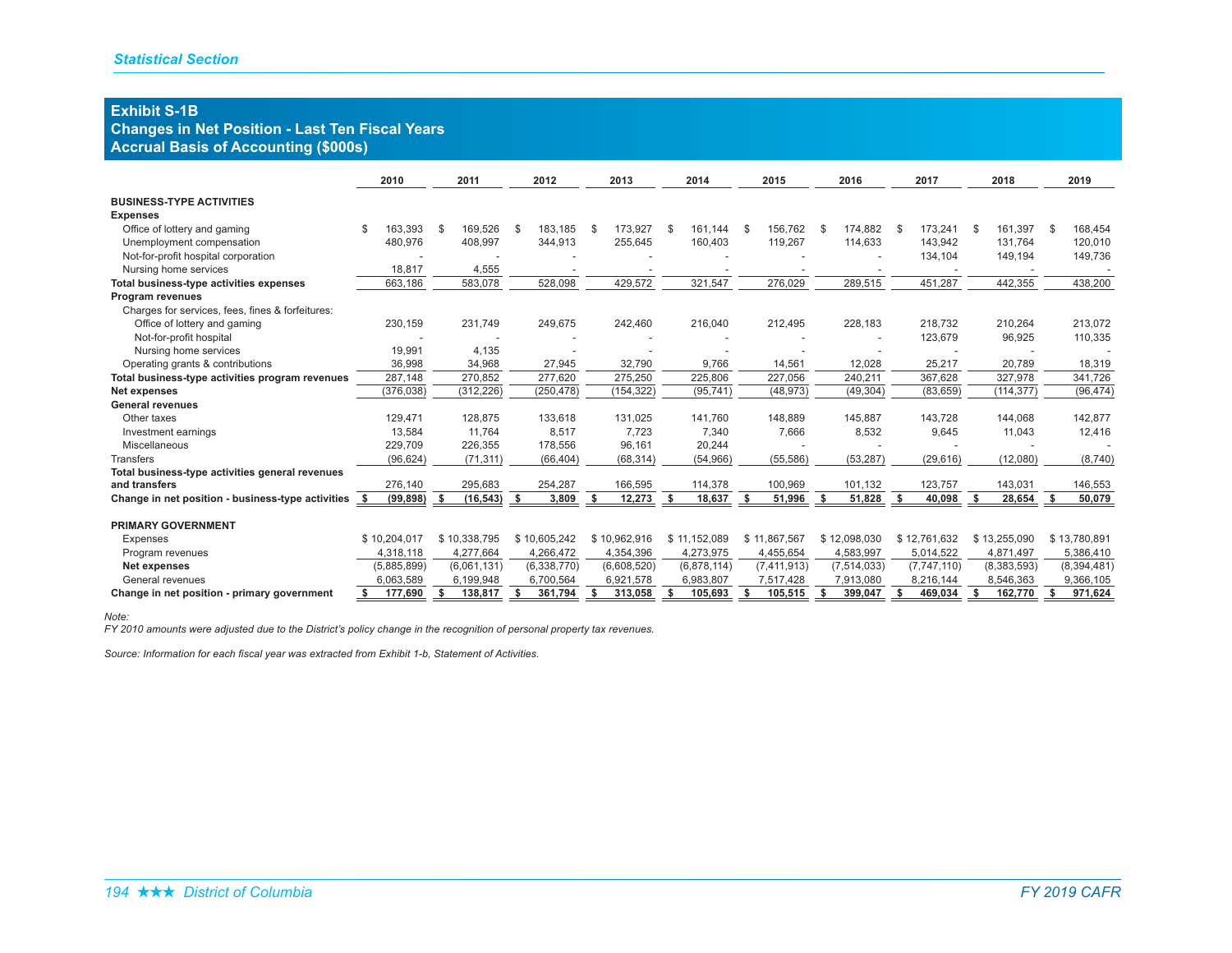#### Exhibit S-1C

Fund Balances - Governmental Funds - Last Ten Fiscal Years **Modified Accrual Basis of Accounting (\$000s)** 

|                                    |    | 2010      |      |             |      |                          |      |             |                  |     |             |    |             |     |             |     |             |
|------------------------------------|----|-----------|------|-------------|------|--------------------------|------|-------------|------------------|-----|-------------|----|-------------|-----|-------------|-----|-------------|
| <b>General Fund</b>                |    |           |      |             |      |                          |      |             |                  |     |             |    |             |     |             |     |             |
| Reserved                           | \$ | 836,181   |      |             |      |                          |      |             |                  |     |             |    |             |     |             |     |             |
| Unreserved                         |    | 94,588    |      |             |      |                          |      |             |                  |     |             |    |             |     |             |     |             |
| <b>Total general fund</b>          |    | 930,769   |      |             |      |                          |      |             |                  |     |             |    |             |     |             |     |             |
| All other governmental funds       |    |           |      |             |      |                          |      |             |                  |     |             |    |             |     |             |     |             |
| Reserved, reported in:             |    |           |      |             |      |                          |      |             |                  |     |             |    |             |     |             |     |             |
| Special revenue funds              | \$ | 555,476   |      |             |      |                          |      |             |                  |     |             |    |             |     |             |     |             |
| Capital projects funds             |    | 137,922   |      |             |      |                          |      |             |                  |     |             |    |             |     |             |     |             |
| Total all other governmental funds |    | 693,398   |      |             |      |                          |      |             |                  |     |             |    |             |     |             |     |             |
|                                    |    |           |      |             |      |                          |      |             |                  |     |             |    |             |     |             |     |             |
|                                    |    | 2011      |      | 2012        |      | 2013                     |      | 2014        | 2015             |     | 2016        |    | 2017        |     | 2018        |     | 2019        |
| <b>General Fund</b>                |    |           |      |             |      |                          |      |             |                  |     |             |    |             |     |             |     |             |
| Nonspendable                       | \$ | 18,465 \$ |      | 20,357      | - \$ | 16,015                   | - \$ | 25,668      | \$<br>12,734     | -\$ | 11,631      | S  | 14,969      | \$. | 8,270       | \$. | 10,303      |
| Restricted                         |    | 756,650   |      | 856,277     |      | 976,071                  |      | 983,011     | 1,026,396        |     | 1,030,895   |    | 1,120,068   |     | 1,105,718   |     | 1,132,630   |
| Committed                          |    | 256,287   |      | 595,008     |      | 659,567                  |      | 744,649     | 1,047,105        |     | 1,325,895   |    | 1,541,254   |     | 1,635,148   |     | 2,041,133   |
| Assigned                           |    | 73,492    |      | 34,879      |      | 97,275                   |      | 120,331     | 80,827           |     | 20,668      |    |             |     | 27,247      |     | 69,250      |
| <b>Total general fund</b>          |    | 1,104,894 |      | \$1,506,521 |      | 1,748,928                |      | \$1,873,659 | 2,167,062        |     | \$2,389,089 |    | \$2,676,291 |     | \$2,776,383 |     | \$3,253,316 |
| All other governmental funds       |    |           |      |             |      |                          |      |             |                  |     |             |    |             |     |             |     |             |
| Nonspendable                       | \$ | ٠         | -\$  |             | \$   | $\overline{\phantom{a}}$ | -\$  | 9,736       | \$<br>$3,752$ \$ |     | 2           | \$ |             | \$  |             | \$  |             |
| Restricted                         |    | 621,740   |      | 541,642     |      | 717,664                  |      | 639,604     | 821,872          |     | 754,029     |    | 675,825     |     | 639,734     |     | 704,749     |
| Unassigned                         |    |           |      | (116,269)   |      |                          |      | (114, 248)  |                  |     | (228, 870)  |    | (642, 032)  |     | (522, 345)  |     | (378,421)   |
| Total all other governmental funds | s. | 621,740   | - \$ | 425,373     |      | 717,664                  | S    | 535,092     | 825,624          |     | 525,161     |    | 33,793      |     | 117,389     |     | 326,328     |

*Note:*

*FY 2010 amounts were adjusted due to the District's policy change in the recognition of personal property tax revenues.*

Source: Information for each fiscal year was extracted from Exhibit 2-a, Balance Sheet - Governmental Funds.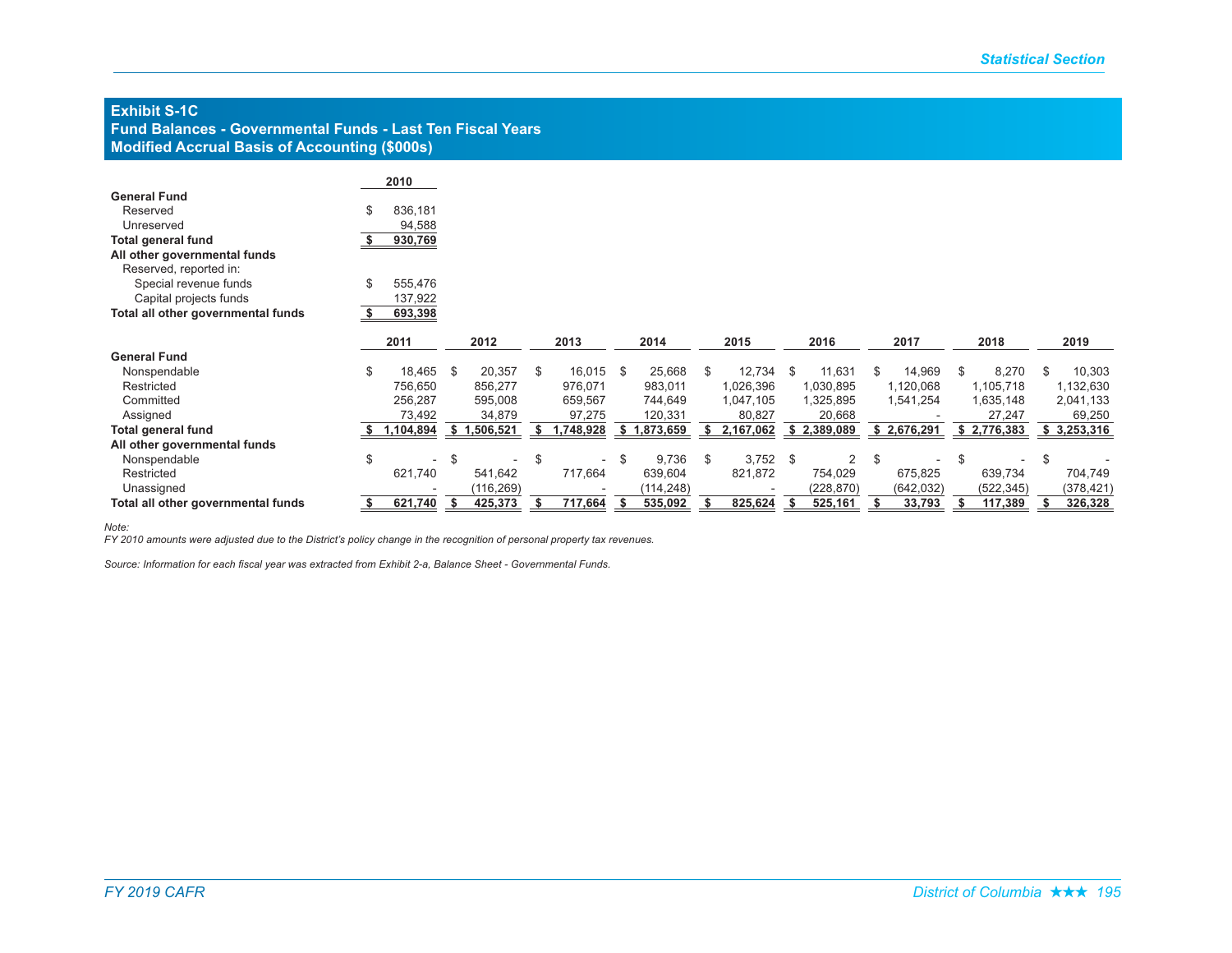#### Exhibit S-1D

**Changes in Fund Balances - Governmental Funds - Last Ten Fiscal Years** Modified Accrual Basis of Accounting (\$000s)

|                                            | 2010             | 2011            | 2012          | 2013          | 2014            | 2015          | 2016            | 2017          | 2018          | 2019          |
|--------------------------------------------|------------------|-----------------|---------------|---------------|-----------------|---------------|-----------------|---------------|---------------|---------------|
| <b>REVENUES</b>                            |                  |                 |               |               |                 |               |                 |               |               |               |
| <b>Taxes</b>                               | \$4,956,910      | \$5,260,486     | \$5,833,054   | \$6,128,210   | \$6,325,257     | \$6,988,738   | \$7,283,128     | \$7,523,653   | \$7,824,560   | \$8,506,017   |
| Fines and forfeitures                      | 128,473          | 129,448         | 185,771       | 178,708       | 143,124         | 129,283       | 202,314         | 176,351       | 168,486       | 202,194       |
| Licenses and permits                       | 86,951           | 102,769         | 99,300        | 105,081       | 102.242         | 119,658       | 123,029         | 127,546       | 133,938       | 172,493       |
| Charges for services                       | 234,598          | 257,884         | 252,332       | 247,426       | 256,020         | 290,020       | 273,404         | 290,425       | 305,626       | 377,699       |
| Investment earnings                        | 19,156           | 5,789           | 21,728        | 6,608         | 6,810           | 5,855         | 11,601          | 14,039        | 36,273        | 53,944        |
| Miscellaneous                              | 447,365          | 549,006         | 514,694       | 511,582       | 552,455         | 414,500       | 457,163         | 470,392       | 514,926       | 591,665       |
| <b>Federal contributions</b>               | 670,186          | 617,845         | 554,979       | 555,038       | 519,846         | 554,342       | 521,828         | 535,131       | 528,300       | 556,431       |
| Operating grants                           | 2,910,762        | 2,898,866       | 2,896,470     | 2,992,893     | 3,026,937       | 3,135,295     | 3,223,211       | 3,517,441     | 3,407,169     | 3,594,143     |
| <b>Total revenues</b>                      | 9,454,401        | 9,822,093       | 10,358,328    | 10,725,546    | 10,932,691      | 11,637,691    | 12,095,678      | 12,654,978    | 12,919,278    | 14,054,586    |
| <b>EXPENDITURES</b>                        |                  |                 |               |               |                 |               |                 |               |               |               |
| Governmental direction and support         | 657.935          | 698.117         | 787,331       | 810,803       | 920,513         | 1,027,473     | 1,068,253       | 1.070.683     | 1.095.013     | 1,111,281     |
| Economic development and regulation        | 388.424          | 351,814         | 318,266       | 383,143       | 411,812         | 448,244       | 560,365         | 578,242       | 665,315       | 708,236       |
| Public safety and justice                  | 1,546,473        | 1,517,640       | 1,469,727     | 1,513,469     | 1,515,470       | 1,521,196     | 1,671,804       | 1,596,144     | 1,621,278     | 1,649,122     |
| Public education system                    | 1,904,023        | 1,943,438       | 1,980,384     | 2,084,613     | 2,128,137       | 2,246,209     | 2,309,778       | 2,500,267     | 2,735,135     | 2,789,110     |
| Human support services                     | 3,669,367        | 3,823,317       | 3,881,043     | 4,042,204     | 4,261,400       | 4,438,448     | 4,514,647       | 4,814,189     | 4,758,686     | 5,089,527     |
| Public works                               | 318,590          | 265,750         | 342,215       | 287,598       | 329,355         | 354,686       | 365,437         | 390,741       | 418,694       | 461,413       |
| Public transportation                      | 243,668          | 257,703         | 221,339       | 284,851       | 309,436         | 335,703       | 359,097         | 368,014       | 419,198       | 425,753       |
| Debt service:                              |                  |                 |               |               |                 |               |                 |               |               |               |
| Principal                                  | 209,746          | 211,696         | 217,645       | 254,312       | 306,498         | 301,001       | 361,375         | 333,305       | 402,532       | 440,980       |
| Interest                                   | 300,123          | 333,872         | 375,461       | 410,020       | 422,450         | 421,549       | 449,347         | 470,307       | 477,632       | 481,189       |
| Fiscal charges                             | 64.532           | 14,296          | 15,447        | 8,640         | 4,895           | 8,311         | 3,732           | 7.849         | 7,322         | 6,368         |
| Total debt service                         | 574,401          | 559,864         | 608,553       | 672,972       | 733,843         | 730,861       | 814,454         | 811,461       | 887,486       | 928,537       |
| Subtotal expenditures                      | 9,302,881        | 9,417,643       | 9,608,858     | 10,079,653    | 10,609,966      | 11,102,820    | 11,663,835      | 12,129,741    | 12,600,805    | 13,162,979    |
| Capital outlay                             | 1,359,488        | 1,189,356       | 1,152,943     | 1,208,481     | 1,123,073       | 1,196,394     | 1,107,239       | 1,233,004     | 1,445,192     | 1,420,756     |
| <b>Total expenditures</b>                  | 10,662,369       | 10,606,999      | 10,761,801    | 11,288,134    | 11,733,039      | 12,299,214    | 12,771,074      | 13,362,745    | 14,045,997    | 14,583,735    |
| Deficiency of revenues under expenditures  | (1, 207, 968)    | (784, 906)      | (403, 473)    | (562, 588)    | (800, 348)      | (661, 523)    | (675, 396)      | (707, 767)    | (1, 126, 719) | (529, 149)    |
| <b>OTHER FINANCING SOURCES (USES)</b>      |                  |                 |               |               |                 |               |                 |               |               |               |
| Debt issuance                              | 750.298          | 745,025         | 439.370       | 833,286       | 597.230         | 1,034,252     | 431,815         | 398.911       | 1.157.635     | 1,048,405     |
| Refunding debt issuance                    | 835,010          | 63,860          | 608,210       | 25,005        | 475,305         | 231,255       | 95,575          | 1,168,615     | 401,095       | 290,000       |
| Premium on sale of bonds                   | 89,505           | 24,711          | 124,679       | 154,681       | 85,679          | 155,540       | 84,235          | 177,402       | 163,318       | 157,045       |
| Payment to refunded bond escrow agent      | (855, 011)       | (63, 335)       | (679, 843)    | (28, 929)     | (503, 439)      | (256, 765)    | (95, 120)       | (1, 287, 378) | (444, 960)    | (290,000)     |
| Equipment financing program                | 34,162           | 45,801          | 49,463        | 41,016        | 31,716          | 25,590        | 11,368          |               |               |               |
| Transfers in                               | 429,033          | 302,059         | 353,087       | 364,563       | 331,676         | 358,736       | 460,462         | 358,002       | 342,751       | 385,159       |
| Transfers out                              | (332, 409)       | (230, 748)      | (286, 683)    | (296, 249)    | (276, 710)      | (303, 150)    | (407, 175)      | (312, 402)    | (330, 671)    | (376, 419)    |
| Sale of capital assets                     |                  |                 | 450           | 3,913         | 1,050           |               | 15,800          | 451           | 21,239        | 831           |
| <b>Total other financing sources</b>       | 950,588          | 887,373         | 608,733       | 1,097,286     | 742,507         | 1,245,458     | 596,960         | 503,601       | 1,310,407     | 1,215,021     |
| Net change in fund balances                | (257, 380)<br>s. | - \$<br>102,467 | \$<br>205,260 | 534,698<br>s. | -S<br>(57, 841) | 583,935<br>\$ | \$<br>(78, 436) | \$(204, 166)  | s.<br>183,688 | s.<br>685,872 |
| Total capitalized expenditures             | 1,455,655        | 936,823         | 999,605       | 925,053       | 893,504         | 905,635       | 936,960         | 1,031,265     | 1,197,775     | 1,235,887     |
| Debt service as a percentage of noncapital |                  |                 |               |               |                 |               |                 |               |               |               |
| expenditures                               | 5.54%            | 5.64%           | 6.08%         | 6.41%         | 6.72%           | 6.34%         | 6.85%           | 6.52%         | 6.85%         | 6.91%         |

#### *Note:*

*FY 2010 amounts were adjusted due to the District's policy change in the recognition of personal property tax revenues.*

Source: Information for each fiscal year was extracted from Exhibit 2-b, Statement of Revenues, Expenditures and Changes in Fund Balances - Governmental Funds.